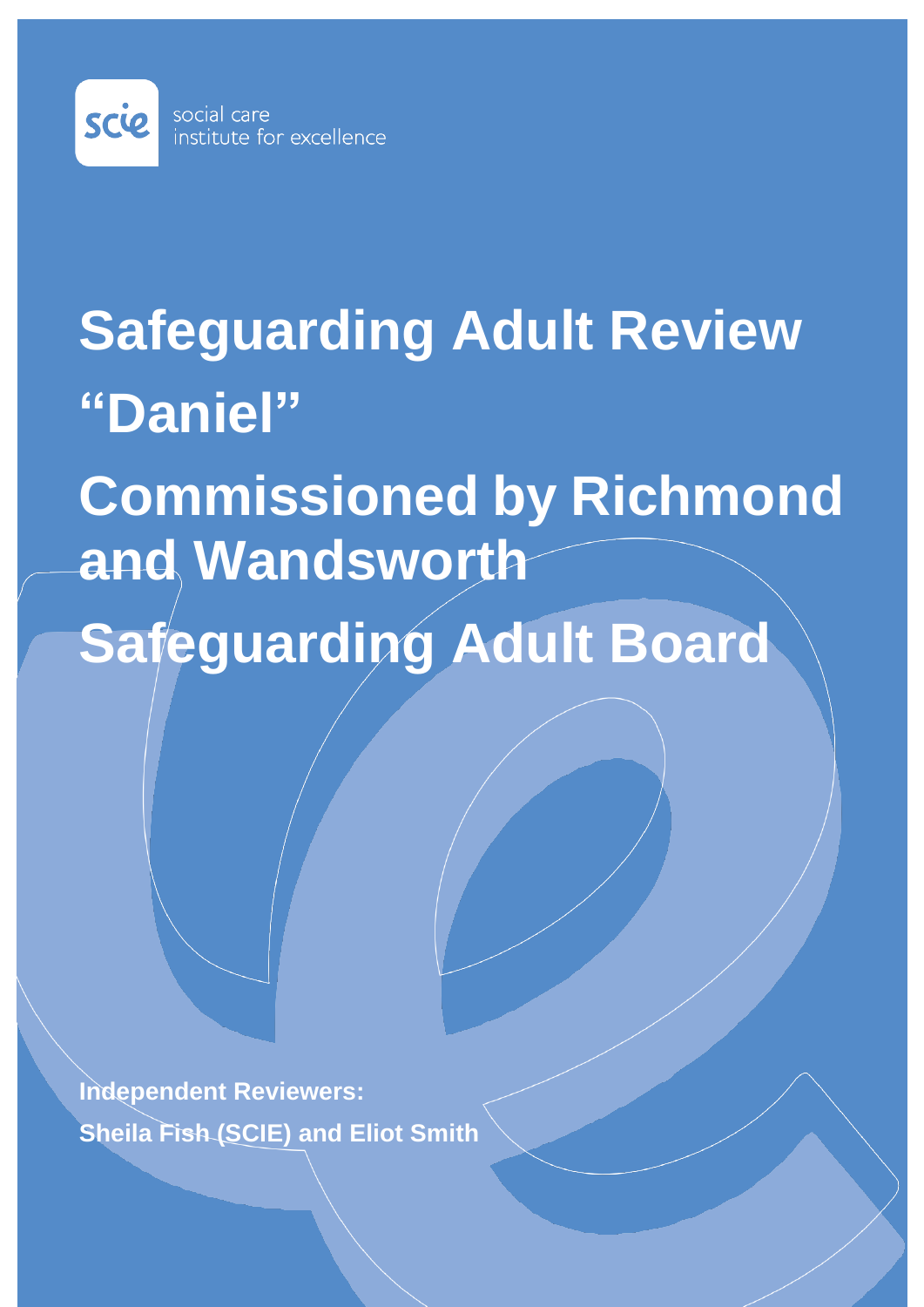The Social Care Institute for Excellence (SCIE) improves the lives of people who use care services by sharing knowledge about what works.

We are a leading improvement support agency and an independent charity working with adults', families' and children's care and support services across the UK. We also work closely with related services such as health care and housing.

We improve the quality of care and support services for adults and children by:

- identifying and sharing knowledge about what works and what's new
- supporting people who plan, commission, deliver and use services to put that knowledge into practice
- informing, influencing and inspiring the direction of future practice and policy.

First published in Great Britain in 2021 By Richmond and Wandsworth SAB

© 2021

All rights reserved

Written by Dr Sheila Fish and Eliot Smith

#### **Social Care Institute for Excellence**

Watson House 54 Baker Street London W1U 7EX tel 020 7766 7400 **[www.scie.org.uk](http://www.scie.org.uk/)**

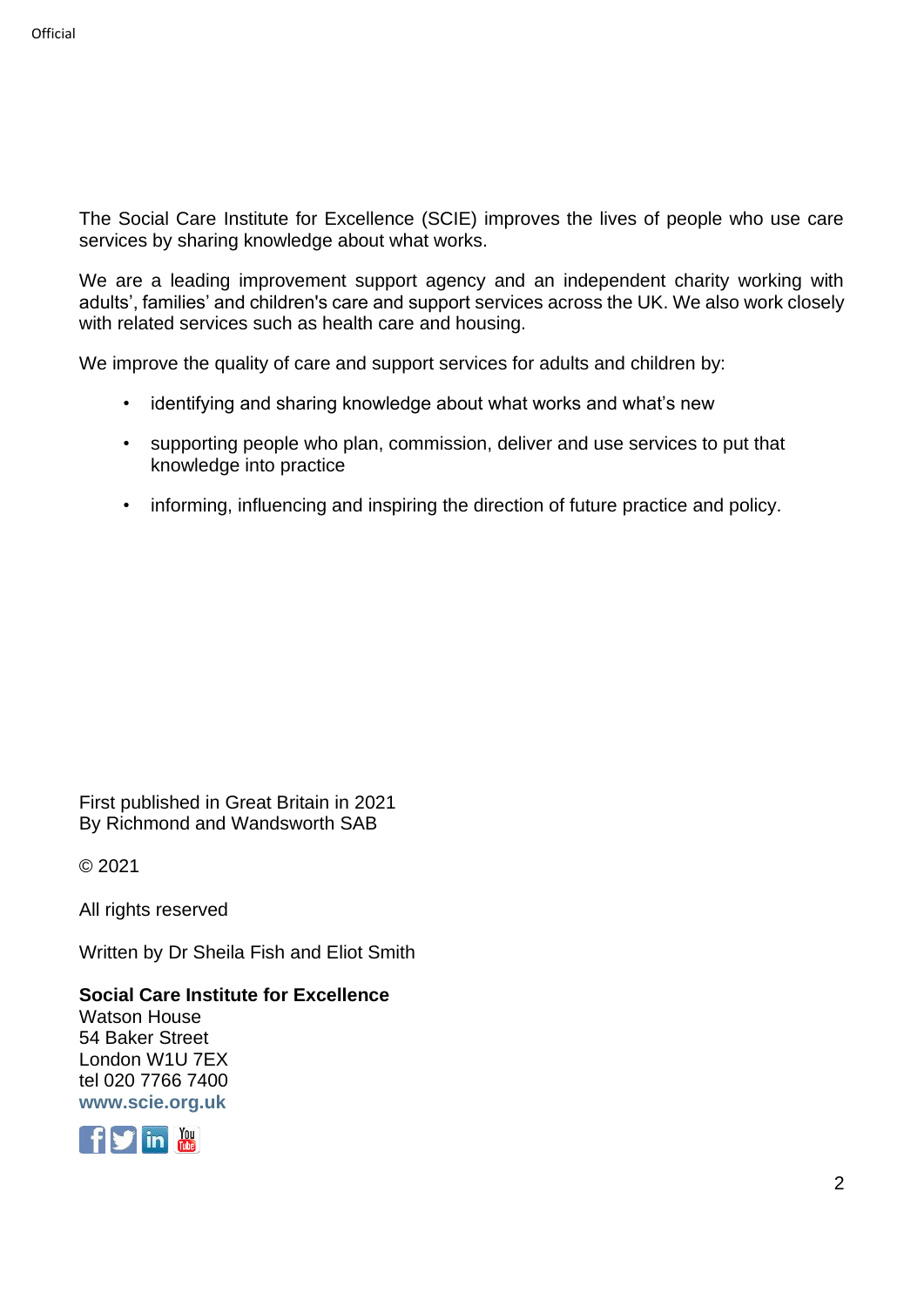# **CONTENTS**

| 1              | <b>INTRODUCTION</b>                                                                              | 4                       |
|----------------|--------------------------------------------------------------------------------------------------|-------------------------|
| 1.1            | Why this case was chosen to be reviewed                                                          | 4                       |
| 1.2            | Succinct summary of the case                                                                     | 5                       |
| 1.3            | Methodology, period under review and the research questions                                      | 5                       |
| 1.4            | A collaborative, systems-focused workshop                                                        | 6                       |
| 1.5            | Building senior level ownership of SAR systems findings through the process                      | 6                       |
| 1.6            | Involvement and perspectives of the family                                                       | $\overline{\mathbf{z}}$ |
| 1.7            | Reviewing expertise and independence                                                             | $\overline{\mathbf{z}}$ |
| 1.8            | <b>Structure of the report</b>                                                                   | $\overline{\mathbf{z}}$ |
| $\overline{2}$ | <b>APPRAISAL OF PROFESSIONAL PRACTICE IN THIS CASE</b>                                           | 8                       |
| 2.1            | Brief timeline of the period under review:                                                       | 8                       |
| 2.2            | In what way does this case provide a useful windown on our system?                               | 9                       |
| 2.3            | <b>Appraisal Syopsis</b>                                                                         | 9                       |
| 3              | <b>SYSTEMS FINDINGS</b>                                                                          | 13                      |
| 3.1            | FINDING 1: Approaches to multiple vulnerabilty and alcohol use in homelessness                   | 14                      |
| 3.7            | FINDING 2: The importance of 'Developing and maintaining family or other personal relationships' | 17                      |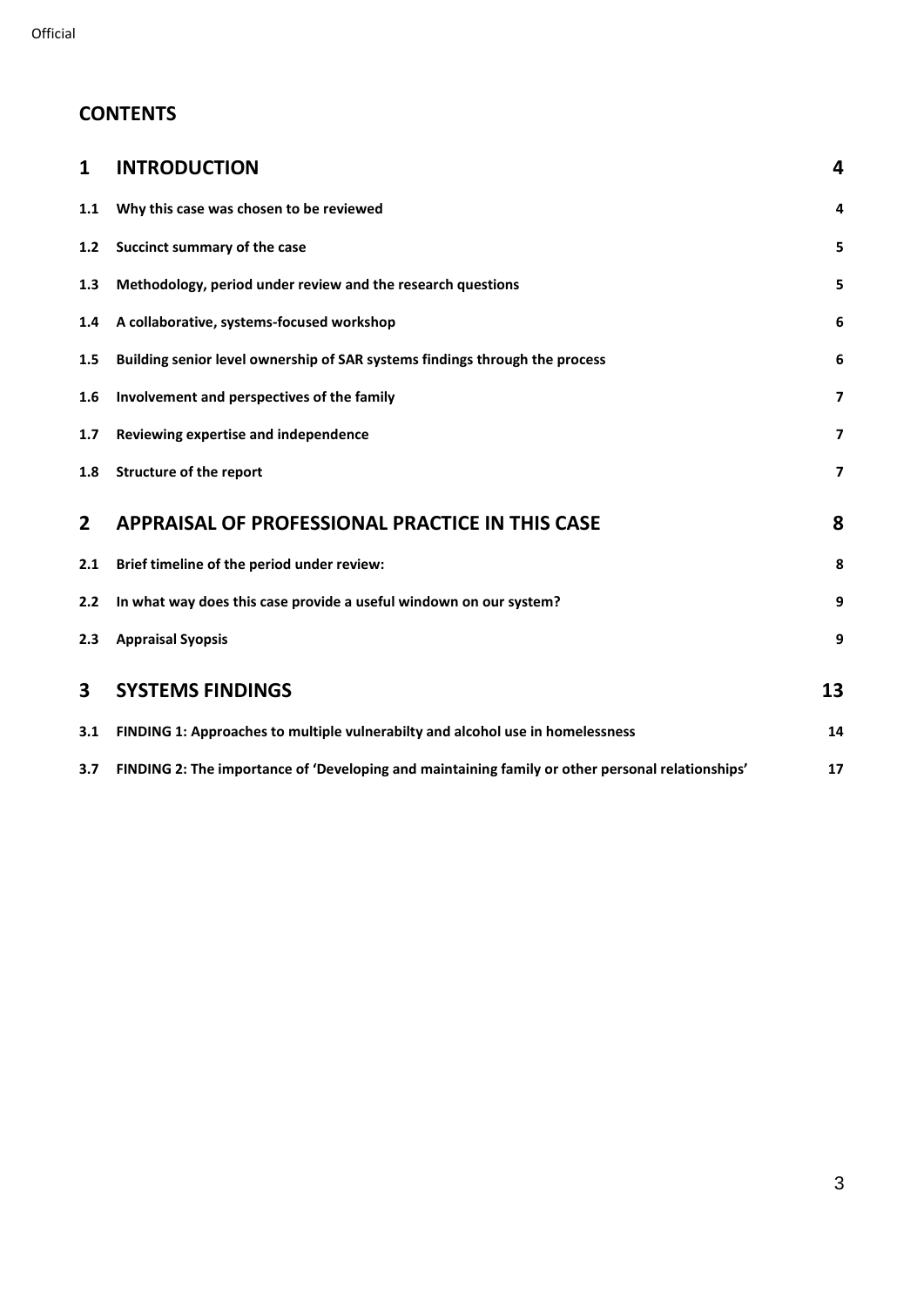# <span id="page-3-0"></span>**1 Introduction**

# <span id="page-3-1"></span>**1.1 WHY THIS CASE WAS CHOSEN TO BE REVIEWED**

The Care Act (Para. 44) states as follows:

#### *44 Safeguarding adults reviews*

- (1) An SAB must arrange for there to be a review of a case involving an adult in its area with needs for care and support (whether or not the local authority has been meeting any of those needs) if—
	- (a) there is reasonable cause for concern about how the SAB, members of it or other persons with relevant functions worked together to safeguard the adult, and
	- (b) condition 1 or 2 is met.
- (2) Condition 1 is met if—
	- (a) the adult has died, and
	- (b) the SAB knows or suspects that the death resulted from abuse or neglect (whether or not it knew about or suspected the abuse or neglect before the adult died).
- (3) Condition 2 is met if—
	- (a) the adult is still alive, and
	- (b) the SAB knows or suspects that the adult has experienced serious abuse or neglect.
- (4) An SAB may arrange for there to be a review of any other case involving an adult in its area with needs for care and support (whether or not the local authority has been meeting any of those needs).
- 1.1.1 In the case of Daniel, it was felt that his case met the criteria for a mandatory Safeguarding Adults Review under section 44 Care Act 2014. The Safeguarding Adults Board reached this conclusion as self-neglect was felt to have played a part in Daniel's death. Daniel died as a result of a brain haemorrhage following an epileptic seizure. There were concerns about how agencies worked together to support Daniel in the context of dependent alcohol consumption, nonconcordance with medication, and global self-neglect.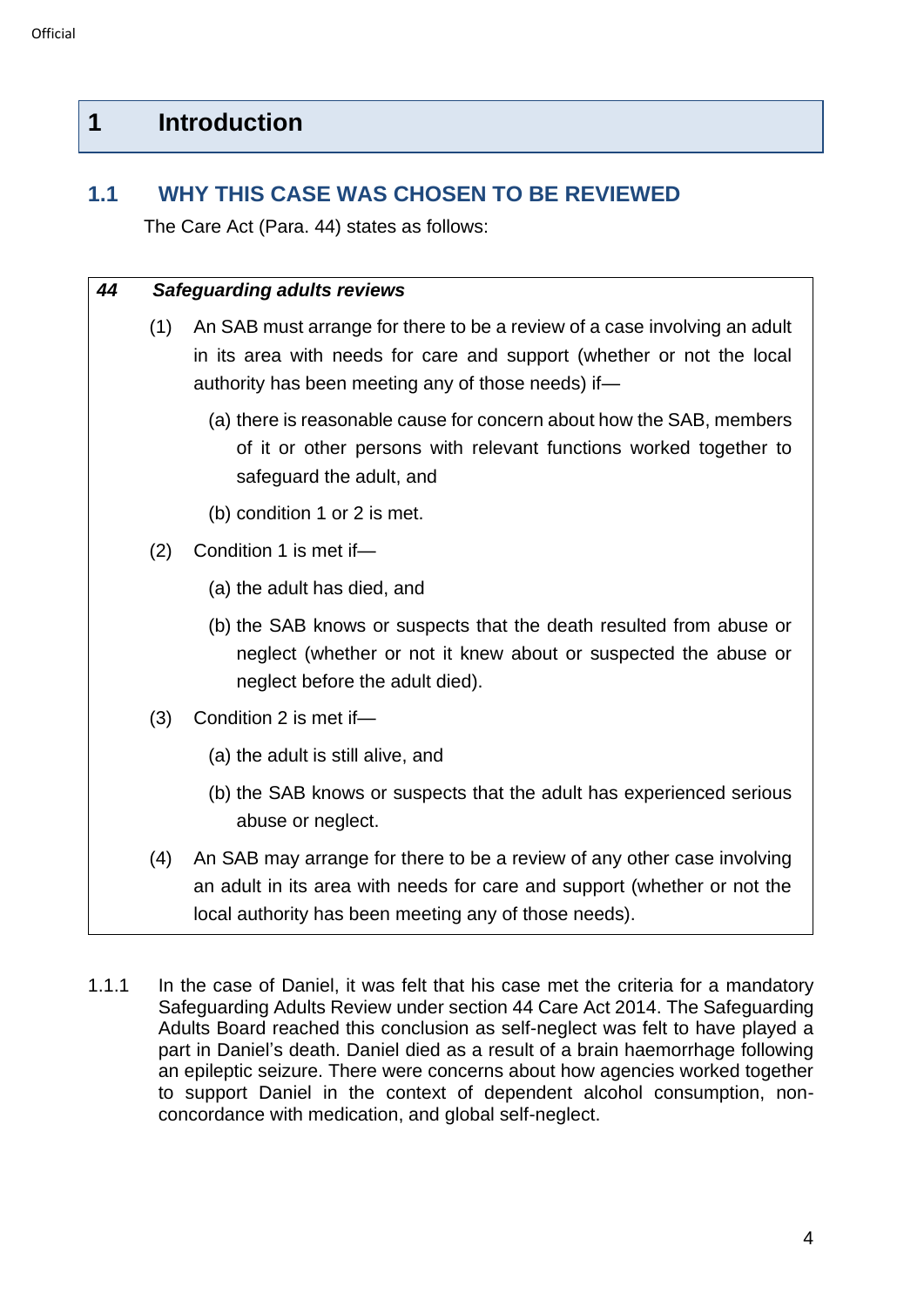# <span id="page-4-0"></span>**1.2 SUCCINCT SUMMARY OF THE CASE**

- 1.2.1 Daniel, a white British man, died at the age of 36-years-old. He had historical diagnoses of asthma, attention deficit hyperactivity disorder (ADHD), mild learning disability, and epilepsy. Daniel was also believed to have suffered head injuries. Daniel was known to drink alcohol excessively, and consumed alcohol to a level of dependency. Daniel suffered from depression and low mood, and had experienced trauma, loss, and bereavement in his life. Prior to the start of the period under review Daniel had been victim to financial exploitation and cuckooing. Daniel's mother had died, and, in his 20's, he lost a partner who died after having a seizure in the bath.
- 1.2.2 At the start of the review period Daniel was in his early 30s and had been living in his own tenancy, drinking heavily, and had been admitted multiple times to hospital after taking overdoses of prescribed medication in the context of alcohol intoxication. Following one particular admission Daniel was discharged into residential care, and from there into supported living.
- 1.2.3 Over time Daniel began to disengage with services and with treatment. There were concerns about his ability to sustain his tenancy, use of alcohol, nonconcordance with medication and the neglect of his room and himself. Daniel's room in the supported living project was described as dirty, infested with flies, empty beer cans, and vermin.
- 1.2.4 The agencies working with Daniel attempted to engage with him, professionals' meetings and network meetings were held, and referrals were made to safeguarding and the local Community Multi-Agency Risk Assessment Panel (CMARAP). Referrals were also made for mental health assessment. On 2 August 2018 Daniel had an epileptic seizure at home and died from a brain haemorrhage. Daniel's case has been the subject of a Coroner's inquest and an initial review under the Learning Disabilities Mortality Review (LeDeR) Programme. The initial review compiled chronological information but did not identify any evidence of abuse or neglect, systems issues, gaps in services, significant safeguarding concerns, or best practice. The initial review did not identify any learning, nor indicate that further multi-agency review should be considered.

# <span id="page-4-1"></span>**1.3 METHODOLOGY, PERIOD UNDER REVIEW AND THE RESEARCH QUESTIONS**

- 1.3.1 The purpose of a SAR is to provide findings of practical value to organisations and professional for improving the reliability of safeguarding practice within and across agencies (Care Act Guidance Para 14.178), in order to reduce the likelihood of future harm linked to abuse or neglect, including self-neglect.
	- To promote effective learning and improvement to services and how they work together,
	- To learn lessons about how the local safeguarding system works that will help to reduce the likelihood of future harm,
	- To understand what happened and why.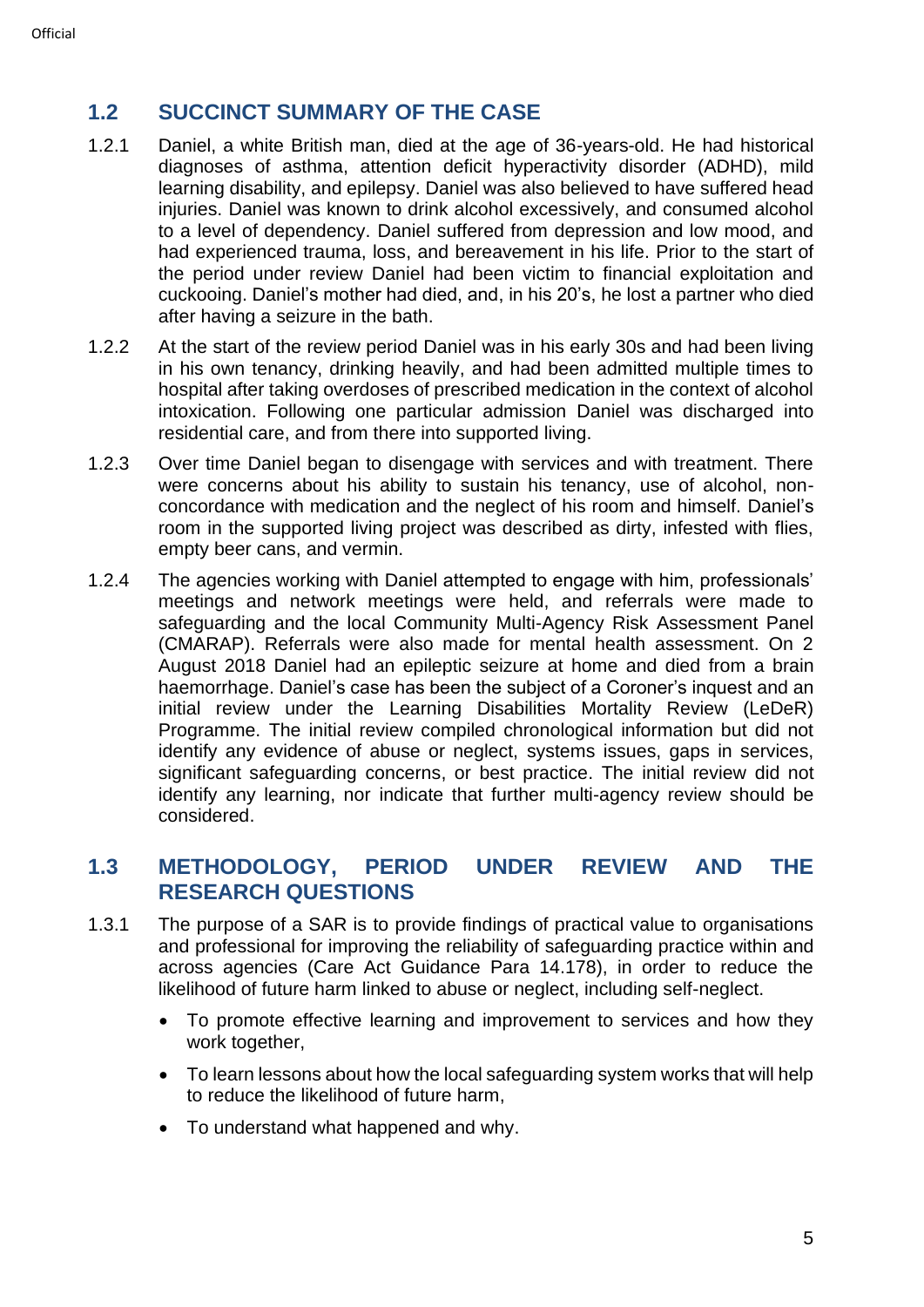- 1.3.2 The SAB decided to use SCIE's tried and tested Learning Together model for reviews to conduct this SAR (Fish, Munro & Bairstow 2010). Learning Together provides the analytic tools to support both rigour and transparency to the analysis of practice in the case and identification of systems learning.
- 1.3.3 The time period under review was from 13 October 2017 when Daniel was seen for an assessment until his death at home on 2 August 2018.
- 1.3.4 The use of research questions in a Learning Together Review is equivalent to Terms of Reference and describes the key lines of enquiry the Safeguarding Adults Board are interested in reviewing to learn more about the system and what can be done differently, research questions provide a systemic focus for the review, seeking generalisable learning from the single case. The research questions agreed for this review were: What can we learn from Daniel's case about what is helping and/or hindering practitioners to:
	- assess mental capacity and have regard for the Mental Capacity Act 2005 when working with people who self-neglect and use substances; and
	- work together effectively to support people who use substances who do not want to engage with support services?

#### <span id="page-5-0"></span>**1.4 A COLLABORATIVE, SYSTEMS-FOCUSED WORKSHOP**

- 1.4.1 Daniel was well-known to services in Wandsworth, and a number of organisations made the commitment to engage in the Safeguarding Adults Review. A practitioner workshop was held and was well-attended. The meaningful engagement of practitioners, contributing to the review without fear of blame for actions taken in good faith enhanced the quality of the evidence provided to the reviewers, adding a richness of experience that was able to offer valuable insights into Daniel's experience of receiving care and support in **Wandsworth**
- 1.4.2 The practitioner's workshop was structured around Key Practice Episodes (KPEs) that had been identified and prepared in advance from evidence and chronology data provided by organisations involved in Daniel's care. The practitioners and reviewers worked through the key practice episodes during the workshop, evaluating what went well and where responses could have been differently and exploring factors that influenced actions and decision making at the time. In addition to reflecting on the details of the case, participants were also supported looked to identify any generalisable issues that impacted on the case in the past and continue to impact on contemporary practice. In this way, the reviewers seek to identify findings that apply to the system more widely and enable to Safeguarding Adults Board to act "to prevent future deaths or serious harm occurring again" (DHSC, 2020).

#### <span id="page-5-1"></span>**1.5 BUILDING SENIOR LEVEL OWNERSHIP OF SAR SYSTEMS FINDINGS THROUGH THE PROCESS**

1.5.1 Effective systems learning in Safeguarding Adults Reviews benefits from the engagement with senior representatives from the agencies who were involved in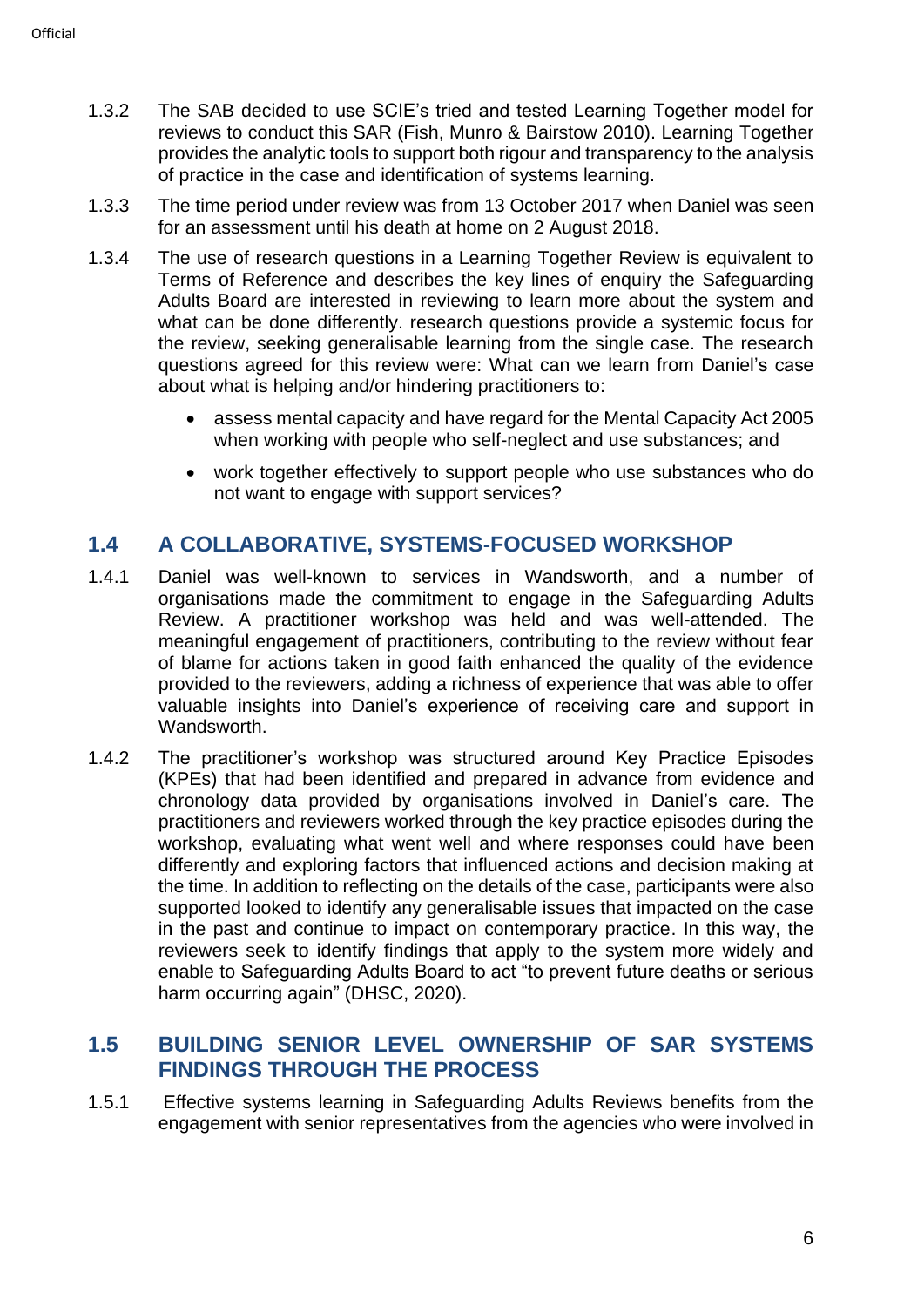the case. This "review team" plays an important role in bringing wider intelligence to the SAR process in order to ascertain which issues are case specific only, and which represent wider trends locally. Their ownership of the review findings is crucial.

#### <span id="page-6-0"></span>**1.6 INVOLVEMENT AND PERSPECTIVES OF THE FAMILY**

1.6.1 The family were contacted, however did not wish to be involved in the review.

#### <span id="page-6-1"></span>**1.7 REVIEWING EXPERTISE AND INDEPENDENCE**

1.7.1 The review was led by Dr Sheila Fish, Head of Learning Together at SCIE, and Eliot Smith, an Independent Health and Social Care Consultant. Both are independent of all services in Richmond and Wandsworth. Sheila is an experienced reviewer across children's and adults. She also trains, accredits, and supervises reviewers. Eliot is an experienced reviewer and by background a Social Worker. Eliot has worked in Local Authority and NHS safeguarding.

#### <span id="page-6-2"></span>**1.8 STRUCTURE OF THE REPORT**

- 1.8.1 The remainder of the report is structured around an appraisal of professional practice in the case, and the generalisable systems findings.
- 1.8.2 The appraisal of practice provides an overview of what happened in the case, exploring the context and practice environment in which professionals and organisations worked. The practice in the case is evaluated against the prevailing standard of the day – identifying where practice met or exceeded expectations, or fell short, and examining why.
- 1.8.3 The systems findings that have emerged from the SAR are then explored. Each finding also lays out the evidence identified by the Review Team that indicates that these are not one-off issues. Evidence is provided to show how each finding creates risks to other adults in future cases, because they undermine the reliability with which professionals can do their jobs.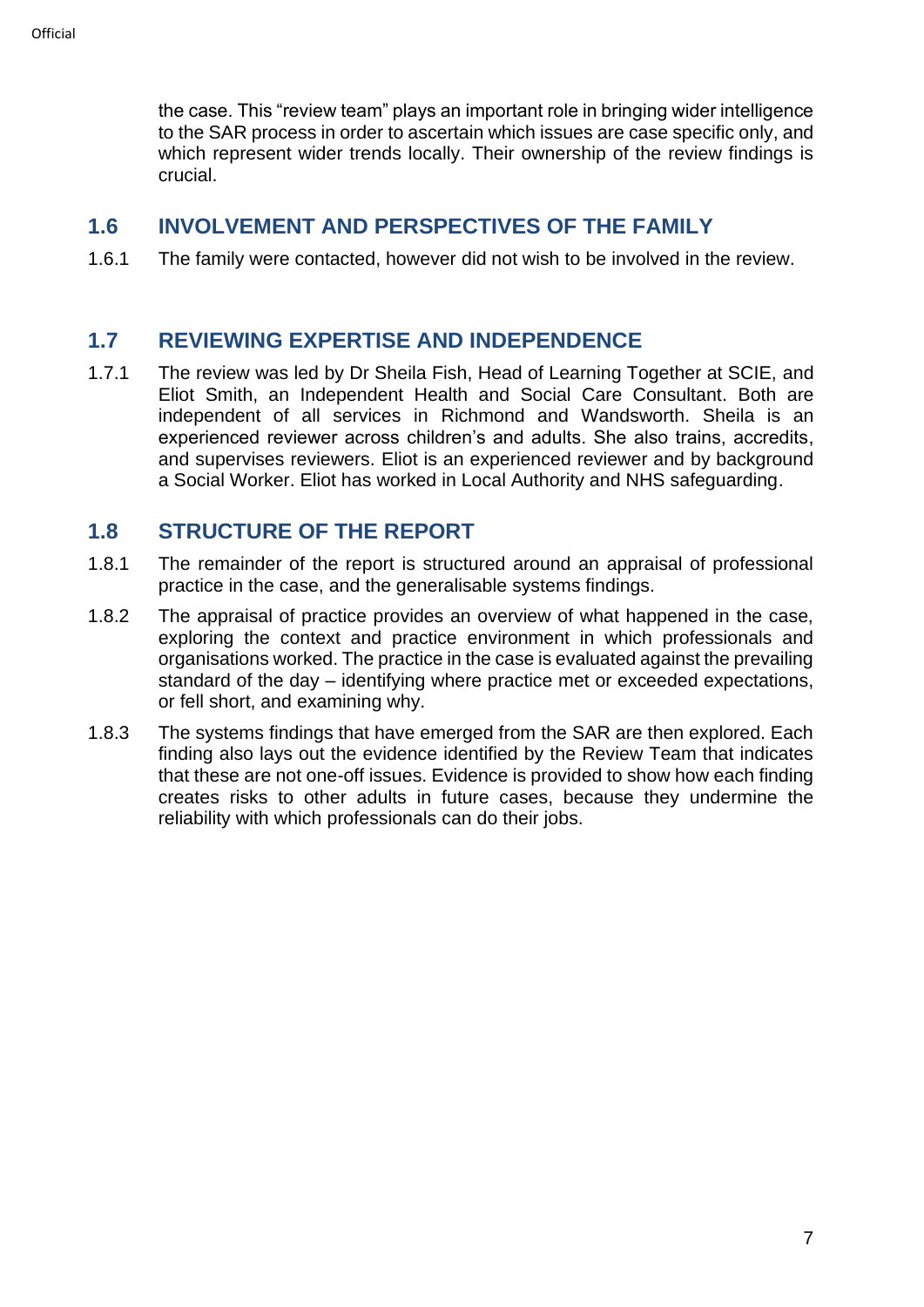<span id="page-7-1"></span><span id="page-7-0"></span>

| $\overline{2}$ |                     | Appraisal of professional practice in this case                                                                                                                                                                                          |
|----------------|---------------------|------------------------------------------------------------------------------------------------------------------------------------------------------------------------------------------------------------------------------------------|
| 2.1            |                     | <b>BRIEF TIMELINE OF THE PERIOD UNDER REVIEW:</b>                                                                                                                                                                                        |
|                | Oct-Nov 2017        | • Admission to A&E and hospital following overdose,<br>alcohol use. Discharged to residential care pending<br>supported housing<br>• Supported by alcohol services                                                                       |
|                | Nov 2017 - Feb 2018 | • Attending and engaging in alcohol breakfast club<br>• Living in residential care pending supported living<br>• Working towards residential detox                                                                                       |
|                | <b>Feb 2018</b>     | • Move to Supported Housing project                                                                                                                                                                                                      |
|                | <b>March 2018</b>   | • Reluctant to surrender previous tenancy<br>• Disengagement: not attending breakfast club and<br>cancelling visits, including with father<br>· Signs of deterioration: falls and injuries in flat<br>(maybe in the context of alcohol?) |
|                | May-June 2018       | • Continued avoidance and disengagement<br>• Self-neglect<br>• Accommodation deemed unsuitable<br>• Stated "has capacity"<br>• Request for mental health referral                                                                        |
|                | June-July 2018      | • Continued avoidance and disengagement<br>• Self-neglect<br>• Accommodation deemed unsuitable<br>• Stated "has capacity"                                                                                                                |
|                | July-Aug 2018       | • Attempts to engage<br>• Assault on another resident<br>• Request / for MHA assessment<br>· Died on 02/08/2018                                                                                                                          |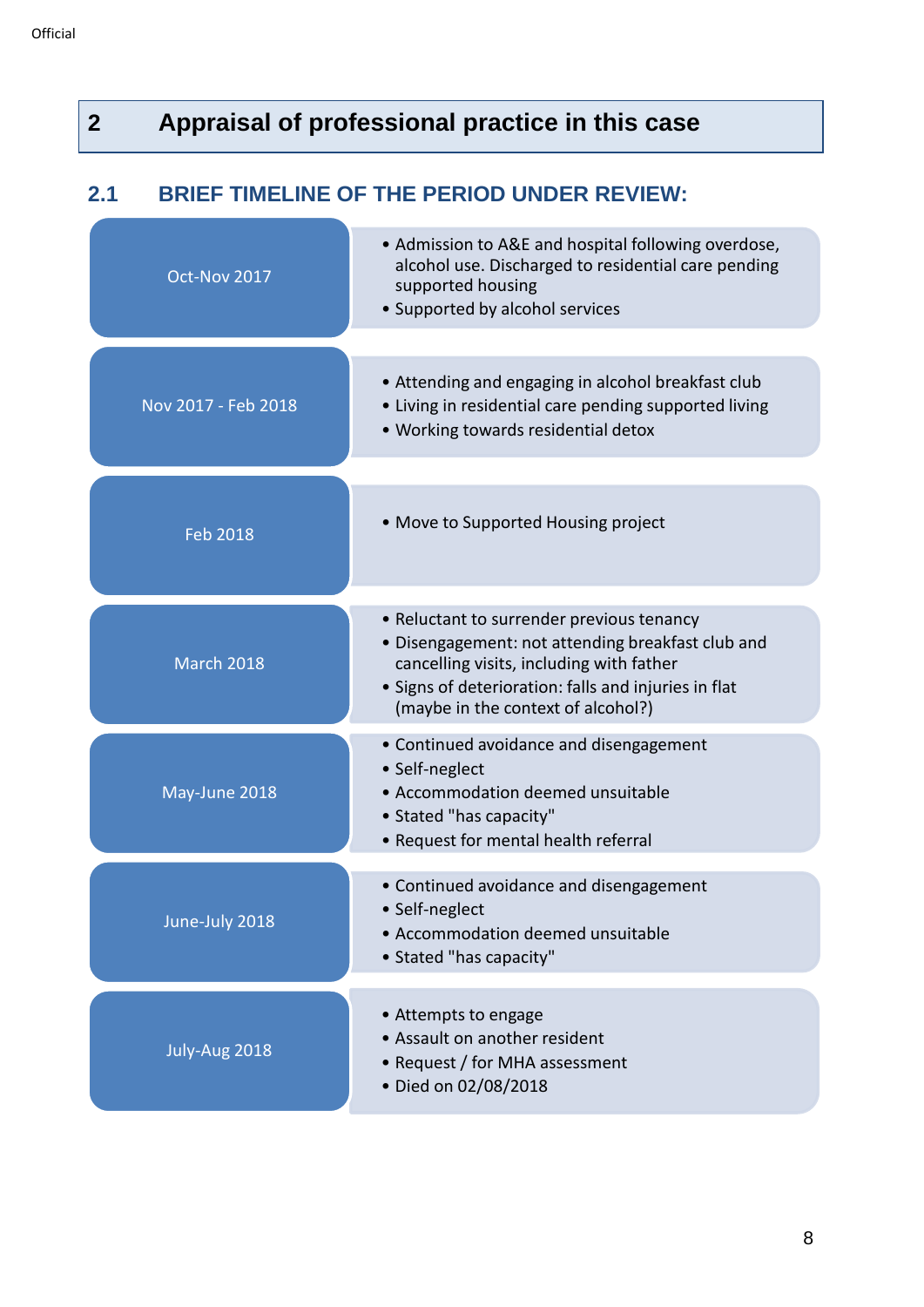# <span id="page-8-0"></span>**2.2 IN WHAT WAY DOES THIS CASE PROVIDE A USEFUL WINDOWN ON OUR SYSTEM?**

- 2.2.1 The review period begins after an admission to hospital and breakdown in previous independent accommodation. By this point Daniel was reporting up to five seizures per week and had been admitted to the Emergency Department on numerous occasions having taken overdoses of prescribed medication in the context of alcohol intoxication. After a number of admissions Daniel was admitted to a ward and a search for supported living placement was started. In the meantime, Daniel was discharged to a residential care setting where things seemed to improve. He later moved into a supported living project where his engagement with professionals deteriorated, and concerns of self-neglect were identified.
- 2.2.2 At the heart of this case was a focus on disengagement and self-neglect, which limited the effectiveness of agencies trying to support Daniel with his co-existing conditions.
- 2.2.3 The case of Daniel provides an opportunity to consider how professionals seek to engage with individuals whose decisions may be seen as unwise, and where complicating factors, such as dependent drinking, may have a negative impact on individual's concordance with medication treatment, advice, and support, with serious outcomes for health.

# <span id="page-8-1"></span>**2.3 APPRAISAL SYOPSIS**

- 2.3.1 Daniel's admissions to hospital and the breakdown in his accommodation prompted a change in approach for professionals. There were concerns about Daniel's self-neglect in his private tenancy and vulnerability to exploitation by others. In addition to this Daniel had other motivations to move, he had known a local person who had been stabbed, the door to his property was broken, and a deep clean was required. Daniel's first wish was to return to his property after a clean of the environment and repair to the broken front door. There were concerns among professionals about his safety and in this context, Daniel's social worker formulated a plan to look for a supported living placement.
- 2.3.2 In the interim Daniel was encouraged to accept a place in a residential care home. Daniel accepted this on the basis that it would be temporary, and to avoid a return to his previous housing.
- 2.3.3 On the face of it, Daniel's time at the residential care home was successful. During this period, he attended a local breakfast club<sup>1</sup> where he could meet others, have some food, and social interaction. While in residential care the number of hospital admissions reduced, with fewer episodes of harm, overdose, and accidental injury. Daniel engaged with professionals and there were fewer concerns about self-neglect and non-concordance with medication. But his

<sup>&</sup>lt;sup>1</sup> The breakfast club was a contemplative service for individuals who used alcohol, and who considered 'changeresistant'.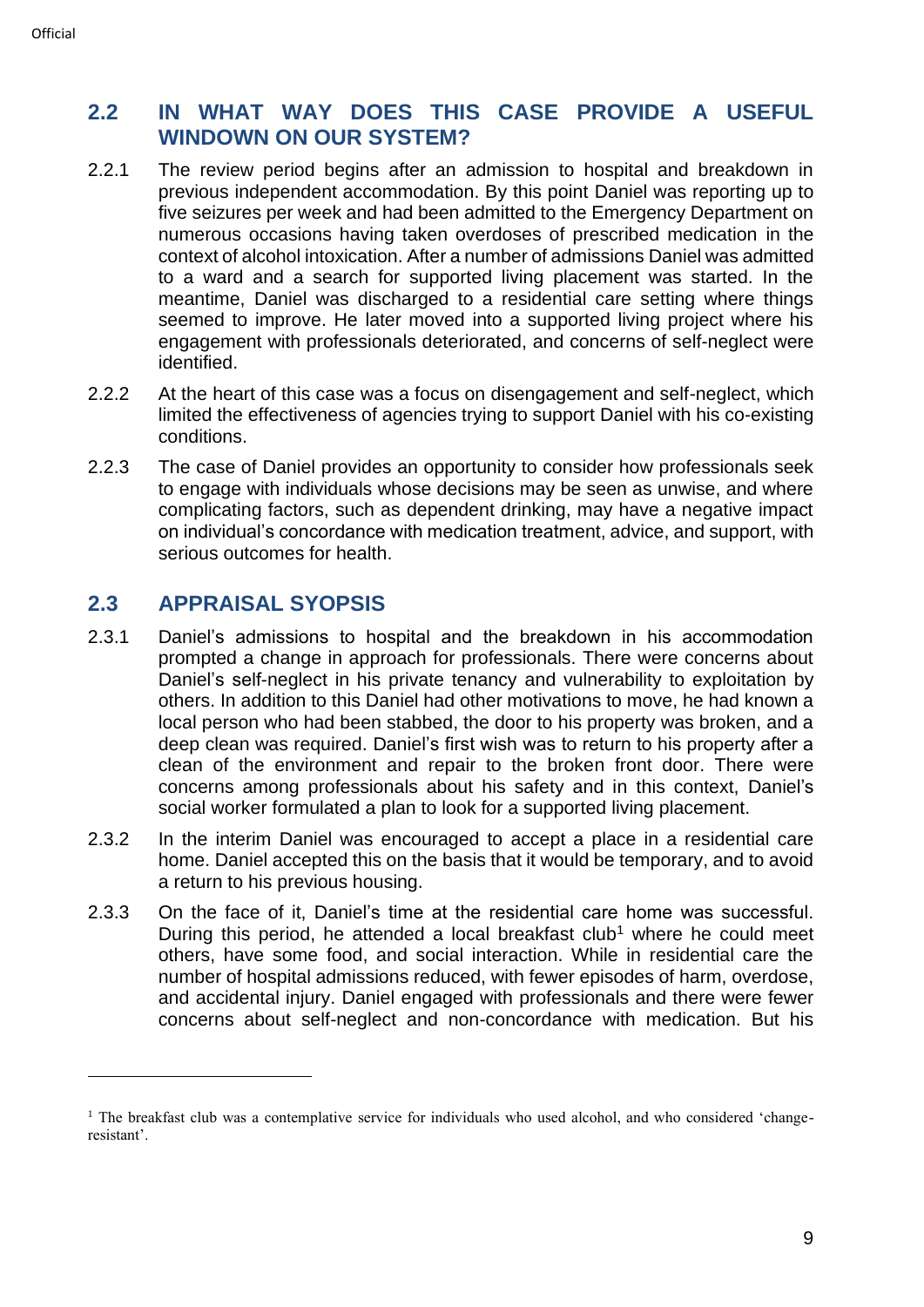placement was not without challenge, and benefits were achieved through significant interventions from staff. Daniel continued to drink, and staff of the care home would have to go out and find him. Daniel struggled with the loss of personal freedoms and autonomy and repeatedly expressed the desire to move to his own place. During this period Daniel's social worker received almost daily calls from Daniel chasing a move-out date.

- 2.3.4 The view of professionals at that time was that they did not want to close the door on high-level care. While Daniel was keen to move out and achieve a greater level of independence professionals were asking themselves and Daniel *"what was the highest level of support that [he] would accept?"*, no options were ruled out, and Daniel was offered, and supported to make a decision between a return to his own flat, a move to supported living, or a placement in a residential care home. This demonstrated a responsive and person-cantered approach. Daniel was genuinely influential in his support planning and the plan to move to supported living was made collaboratively and together. Nonetheless, this approach demonstrates the role of negotiation and persuasion. Daniel initially wanted complete independence, while his Social Worker sought better outcomes for Daniel and was also acting under a protection imperative, and balance of community need and public health. Ultimately Daniel accepted the idea of supported living, but there was limited exploration of what a good life would look like. The supported living placement secured was also a compromise as a project for individuals with learning disability. It was known that Daniel did not identify himself as having a learning disability, which may have limited the potential of the placement to offer a full and meaningful inclusion and integration into community. Security and success of tenure appears to have been the priority.
- 2.3.5 After the stabbing, Daniel was keen to move, and wanted autonomy and independence – he wanted his own front door. Visits were carried out to the supported living project, and Daniel was keen to move. During the transition period Daniel continued to engage with support workers, his social worker, and the breakfast club for a time.
- 2.3.6 Around this time Daniel received a back-payment of benefits. This gave Daniel greater financial freedom which he wanted to enjoy – he stated he was going to enjoy this freedom for 1 month and then re-engage with alcohol treatment and prevention services at that point.
- 2.3.7 However, professionals and the staff at the project began to notice a decline in engagement. Daniel remained in contact but began to cancel or avoid appointments. Professionals noticed an increase in use of alcohol, including drinking in his room (despite this being against the house rules). Daniel was also allowing visitors – while not letting know staff about who they were. The response by Daniel's project workers, alcohol support worker, and Social Worker was to continue to attempt to make contact and to offer flexible appointments and locations – to go for coffee, and to offer additional support through flexible Direct Payments (declined by Daniel).
- 2.3.8 In March 2018, a professionals meeting was called, and the following month a network meeting that included Daniel and his father. By May 2018 there was a shift in professional thinking. Daniel had begun to accumulate rent arrears, had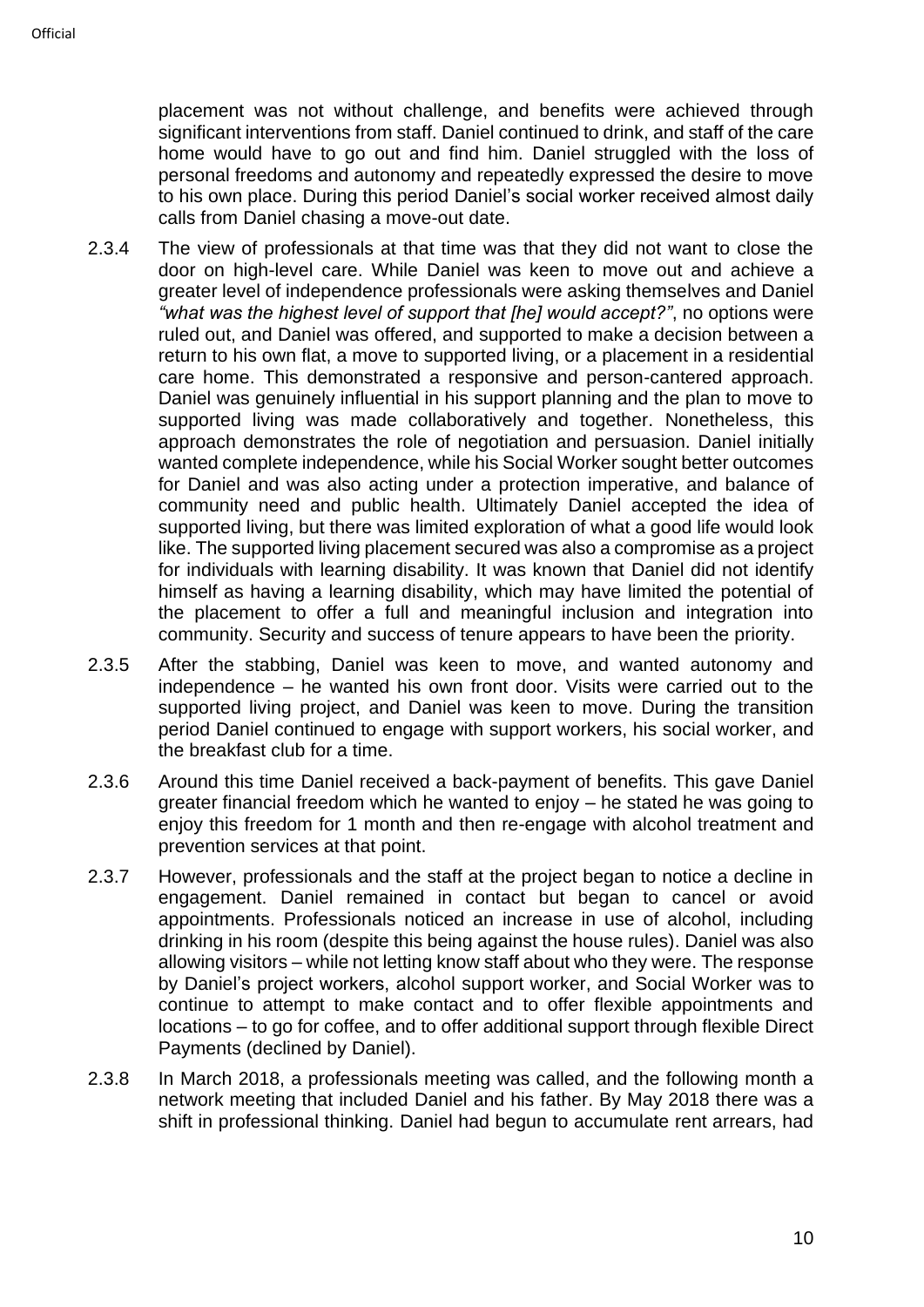entered a prolonged period without contact with support workers or professionals involved in his care, and was non-concordant with medication. His room was also reported to be in a state of neglect. A decision was made to escalate the case to a Community Multi-Agency Risk Assessment Panel (CMARAP) although no meetings or panels took place. The decisions to escalate to at least a CMARAP (if not safeguarding) was an appropriate as an earlier multi-agency process may have allowed for more timely escalation to GP, or mental health. That no meetings took place seemed to have been a sign that the professionals involved were less confident in the use of the legal frameworks underpinning multi-agency processes, or in the processes themselves. While this seems to have disincentivised practitioners from persevering with the CMARAP or Safeguarding, there is evidence from the review team that those multi-agency processes are able to act as a conduit for information sharing – that the CMARAP can be a good source of intelligence about a case and offer the opportunity for a greater number of minds to work together to seek solutions to dilemmas in practice. The failure to bring Daniel's case to the CMARAP or safeguarding enquiry was a missed opportunity.

- 2.3.9 In June 2018 the view of the Multi-Disciplinary Team was that through Daniel's continued disengagement, his case had progressed, and risks had increased. At this time there was a tangible shift in professional perspective. His accommodation was no longer deemed suitable, and concerns had escalated about its unsuitability – that the other residents had diagnoses of learning disability, but that Daniel did not. A mental health assessment was sought, and Daniel's local GP attempted to see him at home. Finding the door closed but unlocked, the GP managed to make contact with Daniel but found him to be angry and refusing contact. The GP noted that he was neglecting himself and drinking heavily. The flat was reported to be *"in a state, knee deep in beer cans, full of flies and very odorous"*. Support staff also stated that there were vermin (rats) and that he had refused support to clean his environment. The response to these concerns was appropriately to raise a safeguarding referral, and a request was also made to local mental health services for a formal assessment of Daniel's mental health. This was received as routine by the mental health team – despite the safeguarding concerns.
- 2.3.10 Concerns throughout the review period centred upon self-neglect, disengagement, use of alcohol, and on outcomes for physical health. Apart from an attempt to work with Daniel's father, there were limited attempts to work with Daniel's wider family or social network, and a lack of weight given to historical issues of loss, trauma, and psychological needs. Decisions and interventions were too focused upon the presenting issues and current situation, but were not adequately history-informed, or focused upon underlying reasons for Daniel's previous low mood, overdosing behaviours, or use of alcohol.
- 2.3.11 Professionals were concerned about Daniel's low weight and non-concordance with medication. Professionals regularly considered Daniel's mental capacity and ability to make decisions and took the view that his addiction and use of alcohol resulted in fluctuating mental capacity that became finely balanced in the context of the value Daniel placed upon autonomy and independence. Mental capacity in relation to drinking and self-neglect was regularly discussed and reflected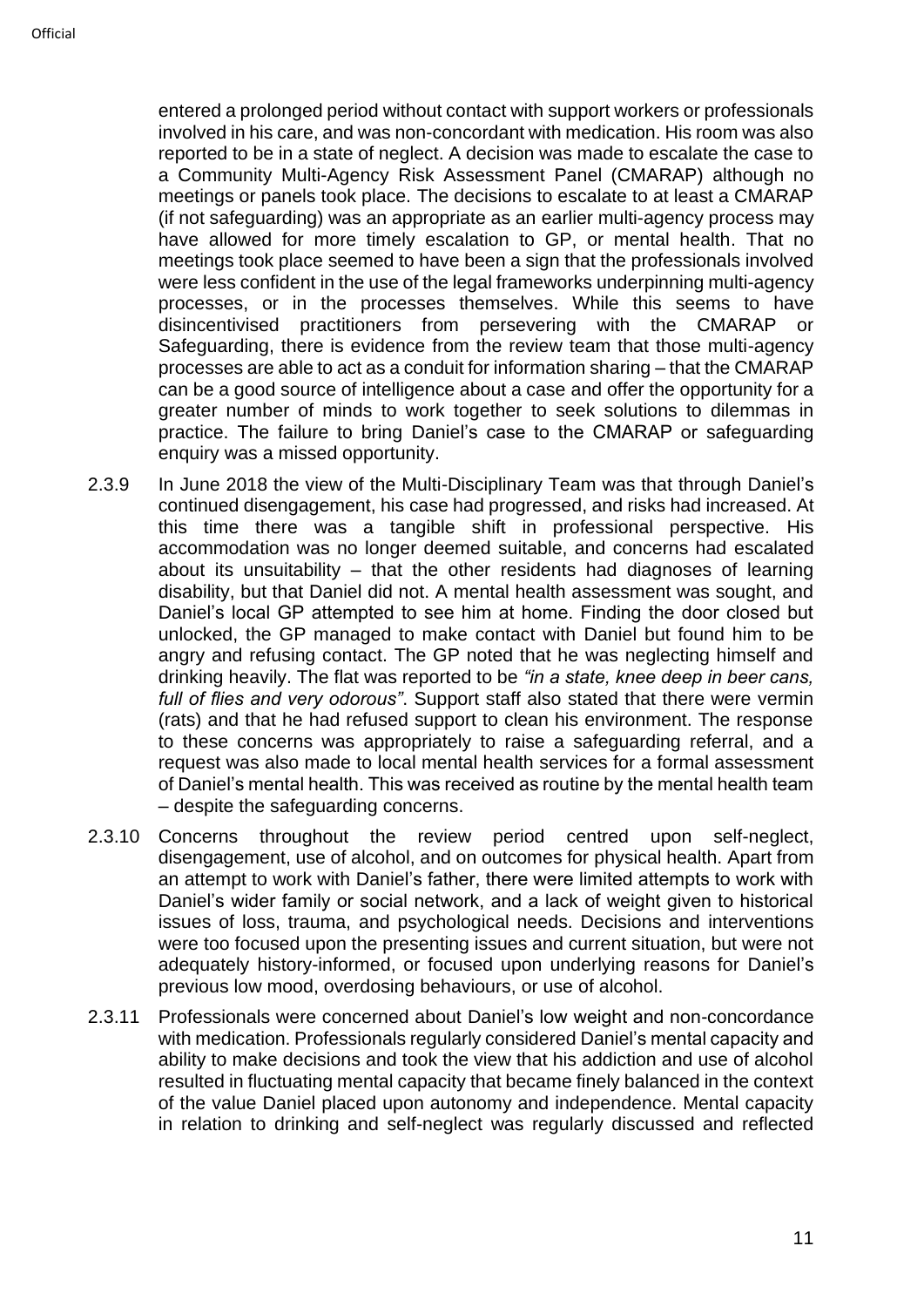upon in network meetings and professionals' meetings, with the dilemma recognised between rights and autonomy, and that more forceful interventions would have proved against Daniel's known views and wishes.

2.3.12 Judgements on Daniel's mental capacity (that he had mental capacity in relation to drinking, medication, engagement, and self-care) were also seen as a barrier to safeguarding – meetings could be held, and the offer of *"the most appropriate treatment possible"* could be made, but that there were limited interventions against the person's wishes. These perceived limitations explained the escalation to a request for assessment for admission to psychiatric hospital under the Mental Health Act 1983 – a piece of legislation that would allow professionals to admit Daniel for treatment, even against his wishes, and without his consent.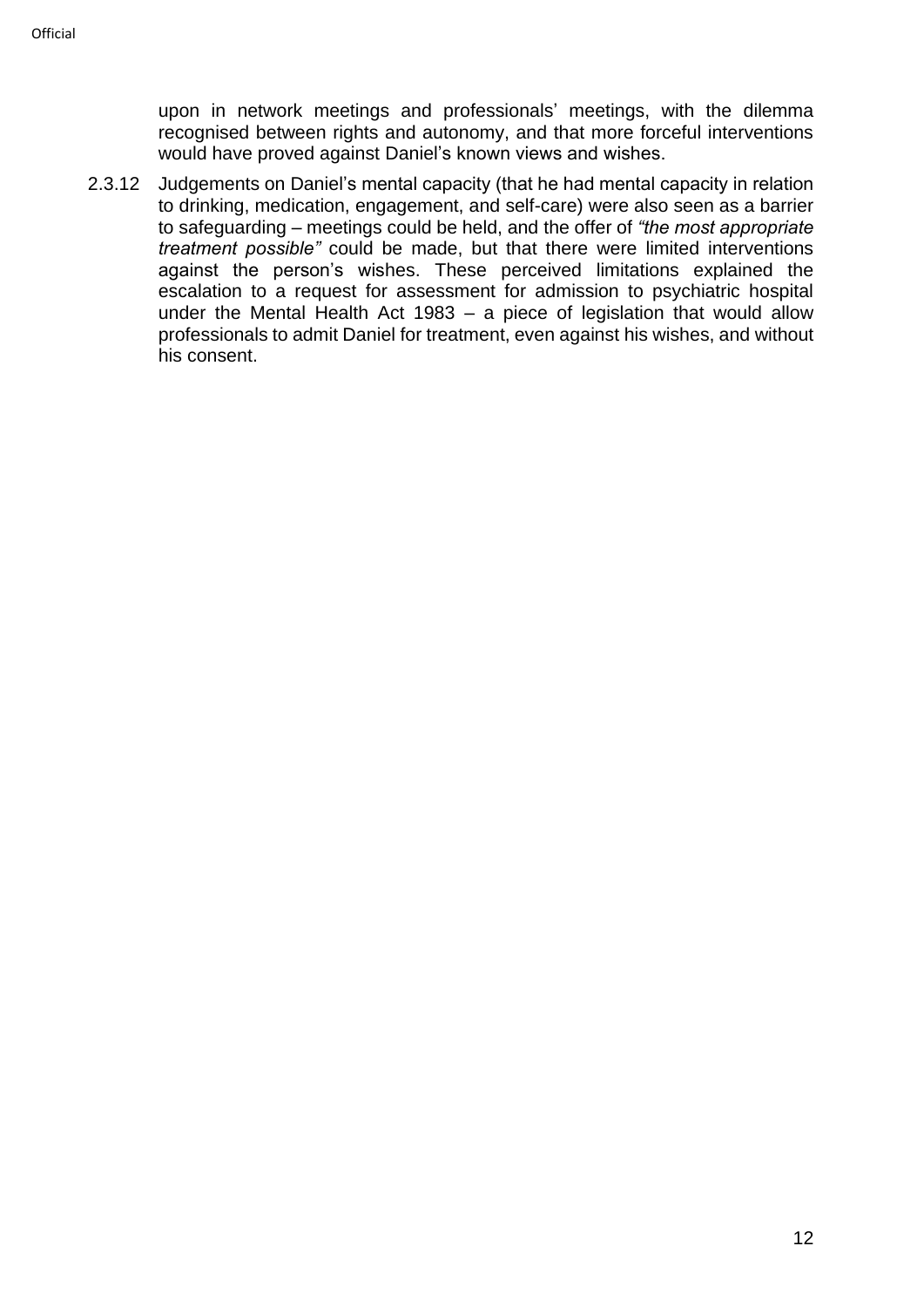# <span id="page-12-0"></span>**3 Systems Findings**

The review has identified the following findings for the Safeguarding Adults Board to consider:

|    | Finding                                                                                                                                                                                                                                                                                                                                                                                                                                                                                                           |  |  |
|----|-------------------------------------------------------------------------------------------------------------------------------------------------------------------------------------------------------------------------------------------------------------------------------------------------------------------------------------------------------------------------------------------------------------------------------------------------------------------------------------------------------------------|--|--|
| 1  | FINDING 1: Approaches to multiple vulnerability and alcohol use in<br>homelessness                                                                                                                                                                                                                                                                                                                                                                                                                                |  |  |
|    | A sequential approach to multiple needs and problem drinking in the context of<br>homelessness, is standard across agencies. This means that services focus on<br>practical aspects of homelessness, and then alcohol use without tackling other<br>vulnerabilities including childhood conditions, loss, bereavement and recent<br>experiences of abuse and exploitation. Such an approach risks responding to<br>symptoms and not causes, undermining the potential effectiveness of<br>professionals' efforts. |  |  |
| 2. | FINDING 2: The importance of 'developing and maintaining family or other<br>personal relationships'                                                                                                                                                                                                                                                                                                                                                                                                               |  |  |
|    | In the formulation and assessment of need, there is insufficient weight given to<br>developing and maintaining family and personal relationships as a step towards a<br>good life for everyone. This increases the risk of a stand-off between the person<br>and professionals about their safety, rather than jointly focusing on factors critical<br>to their happiness.                                                                                                                                        |  |  |
|    |                                                                                                                                                                                                                                                                                                                                                                                                                                                                                                                   |  |  |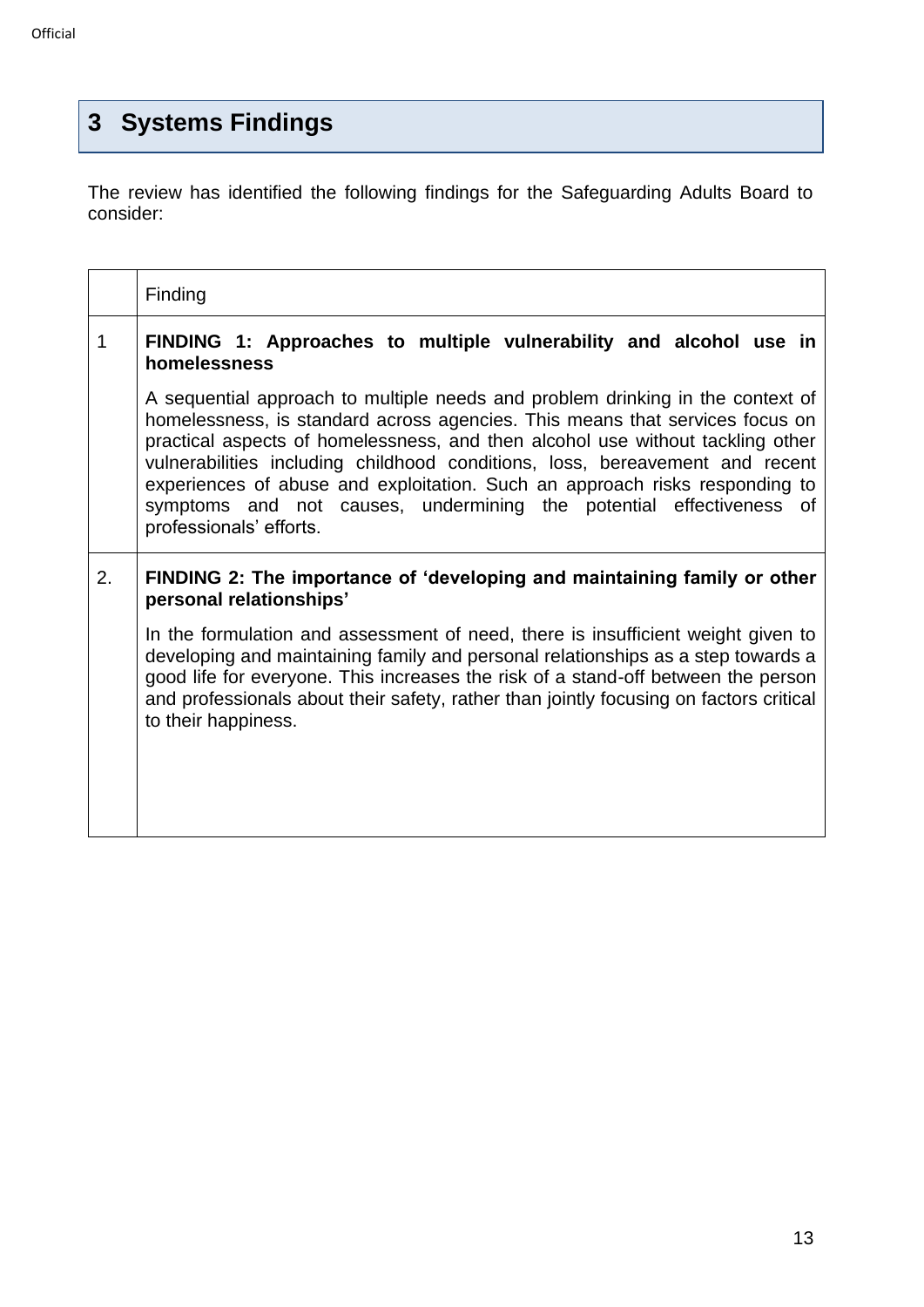#### <span id="page-13-0"></span>**3.1 FINDING 1: APPROACHES TO MULTIPLE VULNERABILTY AND ALCOHOL USE IN HOMELESSNESS**

**A sequential approach to multiple needs and problem drinking in the context of homelessness, is standard across agencies. This means that services focus on practical aspects of homelessness, and then alcohol use without tackling other vulnerabilities including childhood conditions, loss, bereavement and recent experiences of abuse and exploitation. Such an approach risks responding to symptoms and not causes, undermining the potential effectiveness of professionals' efforts.** 

# **3.2 CONTEXT**

- 3.2.1 System responses to individuals with complex or multiple needs often follow a task-centred approach. There exists in safeguarding and in social care an approach which tends to prioritise a hierarchy of need, and favours solutions to problems that can be solved. When faced with social needs, alcohol misuse, and the threat of homelessness, many social care approaches follow a crisis intervention approach.
- 3.2.2 Assessments of need within acute and urgent care, or in moments of crisis can focus upon interventions that will mitigate and reduce risk in the short-term. Solutions tend to address immediate and pressing needs, to achieve a sense of equilibrium – addressing the crisis, where crisis is "an upset in a steady state, a moment when our usual coping resources are overwhelmed" (Thompson, 2002).
- 3.2.3 There are currently limited alternative options when crises occur in relation to a situational issue (risk of homelessness) in the context of self-perpetuated risk, alcoholism, or self-neglect. Therefore, an approach focused on immediate practical solutions often fails to address underlying causes of maladaptive coping resources, or the impact of previous crises, historical traumas, or hidden vulnerabilities and health conditions.

#### **3.3 HOW DID THE FINDING MANIFEST IN THIS CASE?**

- 3.3.1 Daniel had multiple vulnerabilities and underlying health conditions which were known of, but a striking feature of this case is the way in which they appeared to be hidden from view in the focus by professionals on the most pressing needs of threat of homelessness and problem drinking.
- 3.3.2 The documentary chronology of events and interventions focuses primarily on resolving concerns of recent abuse and trauma, including self-neglect, and dependent drinking. At the start of the review chronology Daniel had been admitted to hospital and offered intensive treatment for alcohol misuse, including vitamin injections and anti-epileptic medication. Daniel's independent tenancy was at risk, his front door was open, and the property was in need of a deep clean. There had also been concerns of cuckooing, exploitation, and abuse.
- 3.3.3 Practical solutions were found and presented to Daniel medical treatment for alcohol dependency, alternative accommodation in the form of supported living, and a temporary placement into residential care in the interim. Daniel also had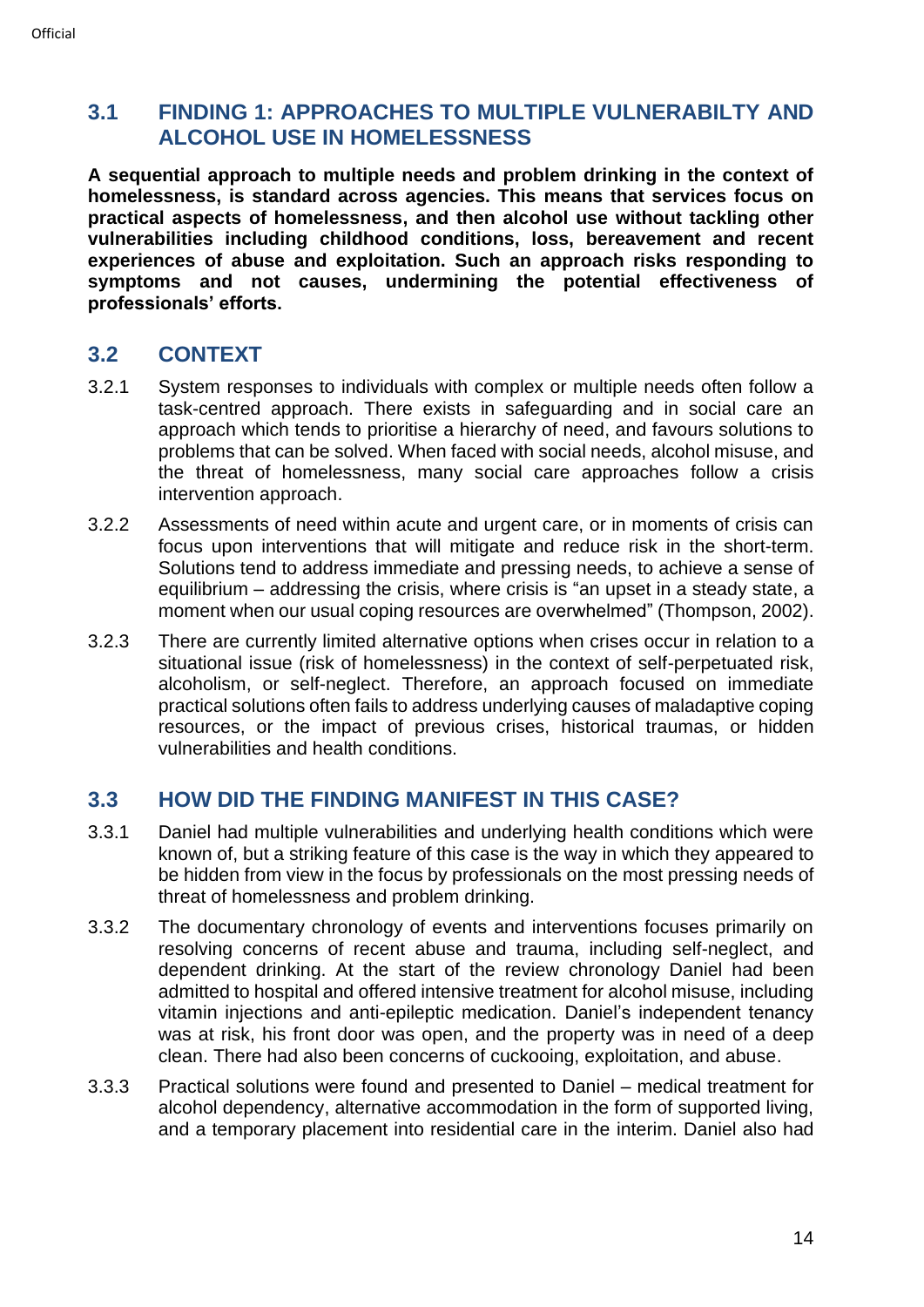the opportunity to attend the breakfast club – a place to meet and talk, and have some food, with a focus on alcohol harm-reduction rather than cessation or moderation. Throughout the chronology period agencies offered practical support and engagement, while noting the risks of increased alcohol consumption, re-introduction of 'unknown' friends, non-concordance with medication, and environmental deterioration.

3.3.4 It was not until the practitioner's event held as part of this SAR, that a more complete picture of Daniel's life and experiences could be seen. Professionals involved had known of Daniel's underlying health conditions that had been identified in his childhood – diagnoses of mild learning disability and attention deficit hyperactivity disorder (ADHD). But these did not result in any proactive treatments or adaptation of engagement approach. Similarly, Daniel's experiences of bereavement linked to the losses of firstly mother, and also, the unexpected death of a previous partner, had not been incorporated into the understanding of his needs. Further, once alternative accommodation had been found there were no attempts to repair or remedy the effects of trauma, abuse, and exploitation that Daniel had experienced most recently.

#### **3.4 HOW DO WE KNOW IT'S UNDERLYING AND NOT A ONE-OFF?**

- 3.4.1 As part of the review process, we discussed the extent to which this focus on practical needs over and above addressing other conditions and trauma even after crisis issues are addressed, was unique to Daniel's case. There is a general feeling among the agencies involved in the review that there is a tendency to take a practical focus when approaching cases such as Daniel's. It is the nature of human relationships that individuals may have a long and complex personal and social history. When working with people with care and support needs, practitioners will often take a practical approach – assessing presenting needs and offering the service that the person will accept. When people may be at significant risk of harm, as a result of their care and support needs, or presenting behaviours, a practical response to immediate and current needs is commonly the default.
- 3.4.2 Further input from the review team highlighted that drug and alcohol services Recovery Worker roles are intended to form a therapeutic relationship. Motivational interviewing is being embedded widely as an attitude. There are psychological clinics held where cases can be brought for discussion. This is part of supporting psychologically informed treatment.
- 3.4.3 Among wider partners however, factors that contributed to this focus on practical needs. These included a varying level of history taking across agencies as well as selective sharing of that history with some agencies but not others, for example housing. In addition, Regenerate and Adult Social Care highlighted the amount of time available to spend with people as a very limiting factor in being able to engage with someone's history and legacy thereof.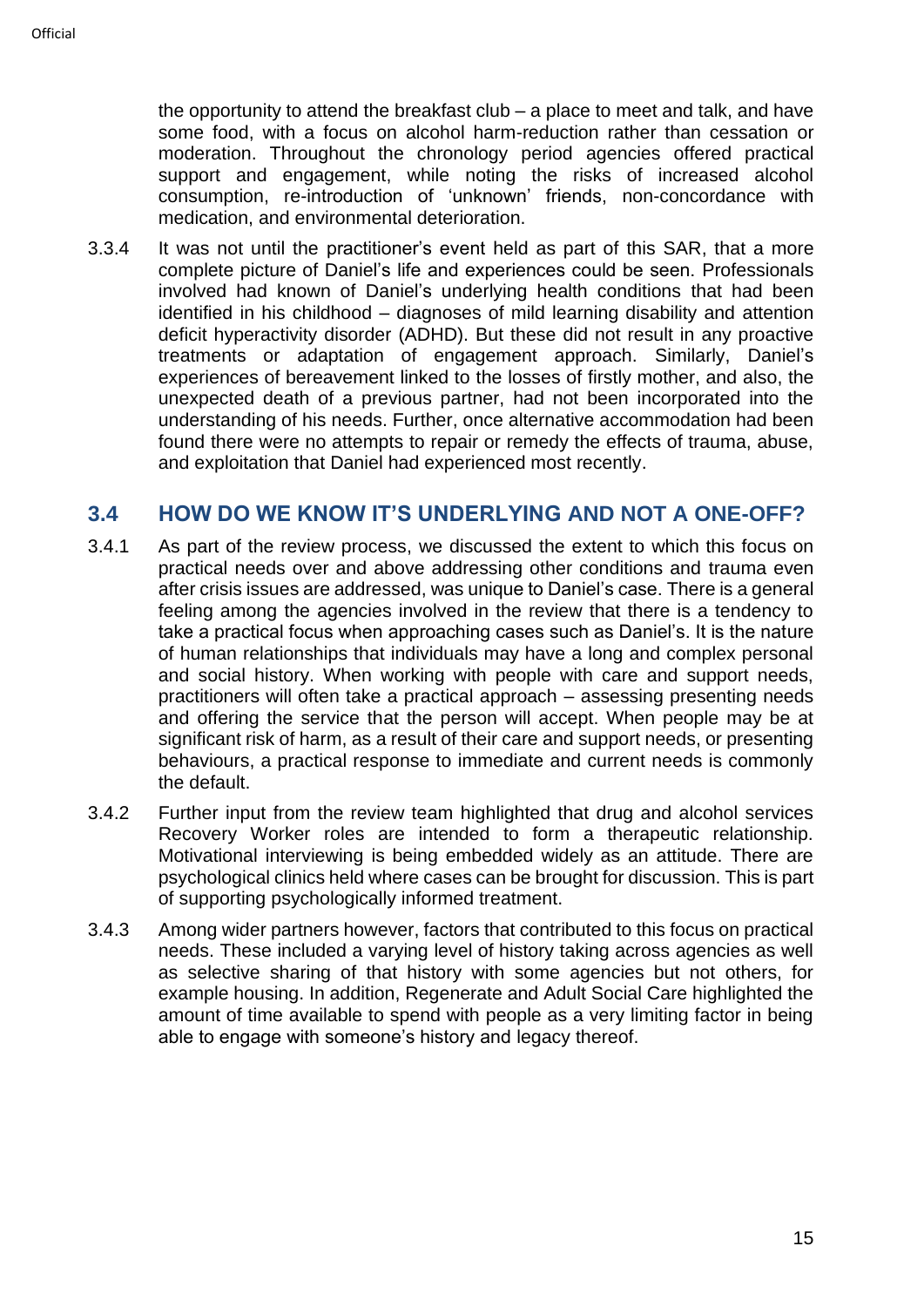#### **3.5 HOW WIDESPREAD AND PREVALENT IS THIS AS SYSTEMS FINDING?**

3.5.1 We have done limited research on how widespread this finding is, and would assume it is common across London boroughs, and probably nationally. It will potentially affect all people who draw on services who are facing immanent risks related to problem drinking, including homelessness.

#### **3.6 SO WHAT? WHY SHOULD THE SAB AND PARTNERS CARE?**

3.6.1 A sequential-needs approach which focuses only on providing a practical response to immediate and pressing housing needs may fail to address underlying issues and vulnerabilities. The impact of adverse childhood experiences, and trauma more generally indicates that the psychological effects of historic and recent experiences and abuse can endure beyond the resolution or mitigation of risk. Effective information-sharing that results in a holistic understanding of an individual can result in assessments of need that incorporate the influence and impact of history. Psychologically informed services will be far more effective in tackling longitudinal problems of homelessness and alcohol addiction than those that follow a simple sequential approach to tackling presenting needs and resolving current crises.

#### **FINDING 1: APPROACHES TO MULTIPLE VULNERABILITY AND ALCOHOL USE IN HOMELESSNESS**

FINDING 1: A sequential approach to multiple needs and problem drinking in the context of homelessness, is standard across agencies. This means that services focus on practical aspects of homelessness, and then alcohol use without tackling other vulnerabilities including childhood conditions, loss, bereavement and recent experiences of abuse and exploitation. Such an approach risks responding to symptoms and not causes, undermining the potential effectiveness of professionals' efforts.

#### **SUMMARY OF SYSTEMIC RISKS**

The issues of homelessness and alcohol addiction should be viewed through a conception of need that goes beyond immediate and practical, with solutions that recognise the long-term impact of homelessness for those who are housed, and of alcohol addiction for those in recovery. Systems that fail to identify and address the underlying causes and experiences of individuals, however complex, are well designed to improve an individual's immediate circumstances, and safety, and may provide a foundation for further work, but increase the risk that an individual will be supported to tackle psychological outcomes, to learn from crises, and to develop future resilience.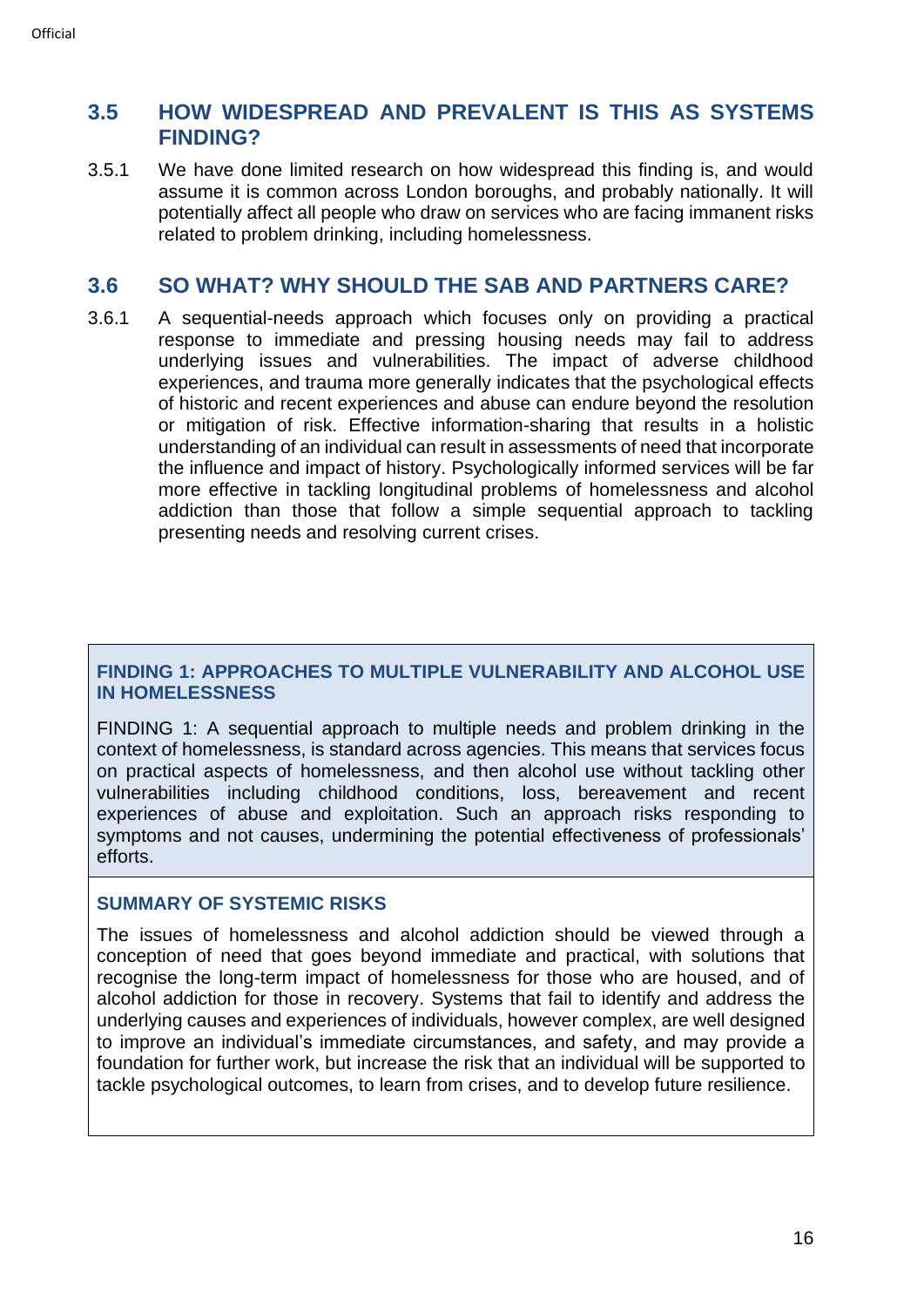#### **QUESTIONS FOR THE SAB TO CONSIDER:**

- 3.6.2 What would enable practitioners working with people facing homelessness and problem drinking, routinely to seek an understanding of a person's history including childhood conditions, loss, bereavement and recent experiences of abuse and exploitation?
- 3.6.3 Is any work across partnerships currently focused on enabling a psychologically informed approach to be at the forefront of practitioners' minds even when responding to crises?
- 3.6.4 Are pathways and service provisions for repair or remedy of the effects of trauma, abuse, and exploitation available, known and/or adequate?
- 3.6.5 How would the SAB know if there was improvement in this area?

#### <span id="page-16-0"></span>**3.7 FINDING 2: THE IMPORTANCE OF 'DEVELOPING AND MAINTAINING FAMILY OR OTHER PERSONAL RELATIONSHIPS'**

**In the formulation and assessment of need, there is insufficient weight given to developing and maintaining family and personal relationships as a step towards a good life for everyone. This increases the risk of a stand-off between the person and professionals about their safety, rather than jointly focusing on factors critical to their happiness.** 

#### **3.8 CONTEXT**

- 3.8.1 The Care Act 2014, in addition to consolidating and modernising existing care and support law, sought to introduce a more holistic and personalised approach to "helping people achieve the outcomes that matter to them in their life" (DHSC, 2020).
- 3.8.2 To achieve this the Act introduced a set of principles and duties in relation to the concept of well-being and gave local authorities a general duty to promote an individual's well-being.
- 3.8.3 Section 1 Care Act 2014 sets out a definition of well-being that is broad and encompasses personal dignity and autonomy, self-determination and participation, community engagement, relationships, and principles of prevention and protection.
- 3.8.4 The intention of the Care Act goes beyond simple assessment and service provision to meet practical or physical needs, but embraces concepts of lives worth living, societal participation, and the creation of a 'good' life captured by the #socialcarefutures movement as follows: "We all want to live in the place we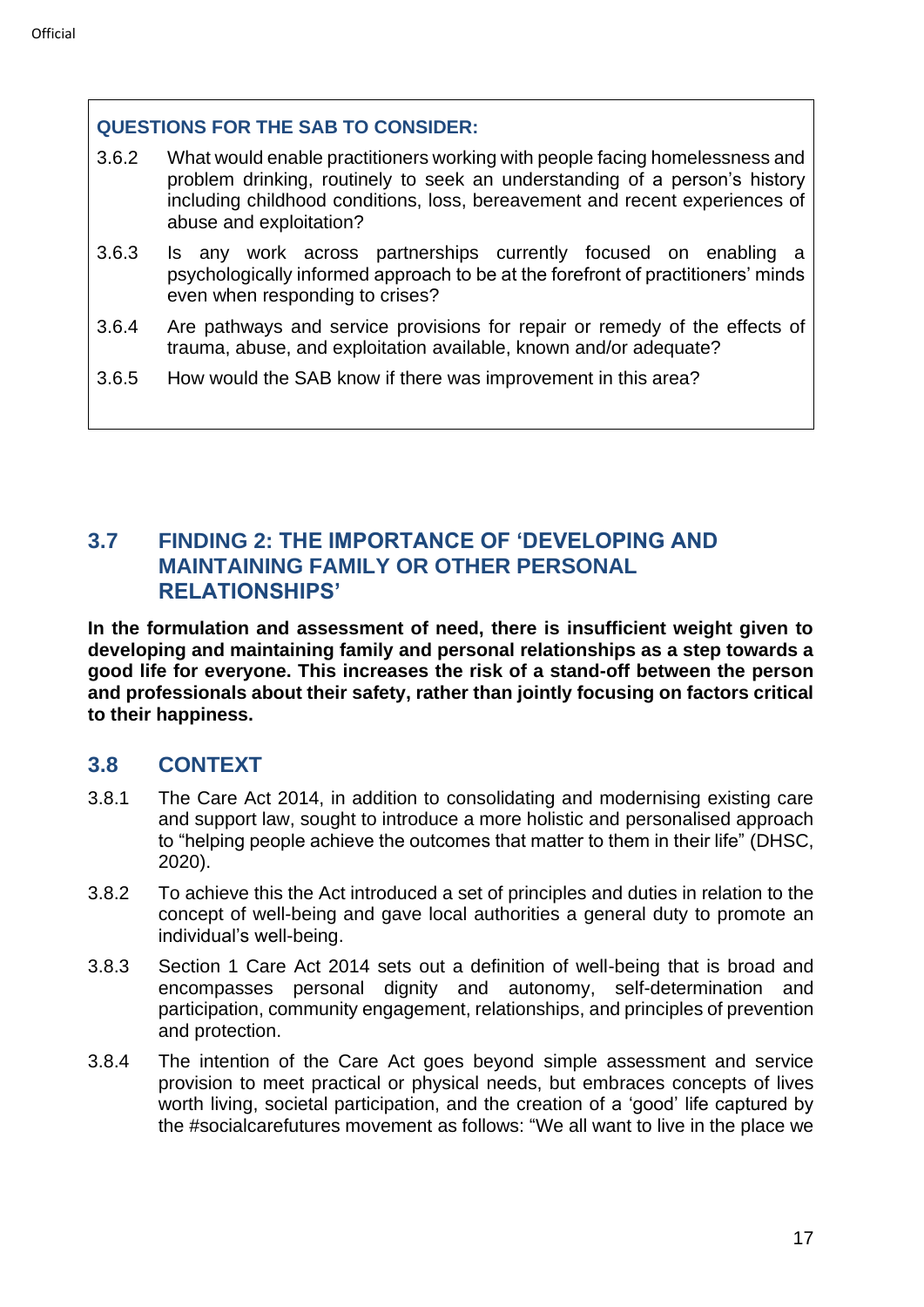call home, with the people and things we love, in communities where we look out for one another, doing what matters to us (https://socialcarefuture.org.uk/)

- 3.8.5 An important part of legislative consolidation was to combine existing assessment duties and powers with the standardisation of eligibility criteria comprising of gateway needs and outcomes.
- 3.8.6 In practice, many findings about legal literacy have focused on identifying and articulating the legal mandate for interventions, under safeguarding, or mental health or mental capacity law, even those that have a greater impact on personal freedoms and autonomy. In situations of risk, decisions and interventions may be motivated by a protection imperative focused on meeting basic or physical needs and ensuring safety, while giving less weight to 'higher' psychological or self-actualisation needs (Maslow, 1970). Research in child social care has shown that *"taking a systematic approach to enquiries using a conceptual model is the best way to deliver a comprehensive assessment for all children"* (HM Government, 2018). The assessment framework referenced in Working Together guidance views the welfare and safeguarding of children through the domains of basic needs (parenting capacity), family and environmental factors, and psychological needs (developmental needs). The advantage of this model is the representation of these domains as equally important, in a way that has been accessible to practitioners, and with the placing of the child at the very centre of their life – past, present, and future.
- 3.8.7 The growing Social Care Futures movement, and the initiatives it has represented since the enactment of the Care Act 2014 demonstrate that there is still some progress to be made in recognising the importance of outcomes in relation to relationships, community engagement, inclusion, and full societal participation – including work, training, education, or volunteering.

#### **3.9 HOW DID THE FINDING MANIFEST IN THIS CASE?**

- 3.9.1 In the assessment of his needs and the provision of services to Daniel there remained a focus on practical outcomes and basic needs. Finding 1 focused on the lack of focus on Daniel's history including childhood conditions and nonrecent as well as recent abuse, bereavement and exploitation. This finding highlights that lack of emphasis evident on identifying and supporting Daniel to develop and maintain personal relationships or identify community facilities to support engagement in building a new life to accompany his new start. There is no doubt that this would have been challenging in the context of Daniel's engagement (or disengagement) style, and fierce independence, however these issues themselves may have been a product of an approach that was not quite giving him what he really needed.
- 3.9.2 On initial evaluation, Daniel's period on residential care was positive he engaged with professionals, was more reliable at attending the breakfast club and keeping appointments, was concordant with medication, and many of his practical outcomes were well-met. However, this came at a cost. In order to maintain this placement and meet a duty of care, staff would locate Daniel when he had been drinking and return him to the care home, Daniel was unhappy at being in a care home, and made daily calls to ask for a move. When he did move,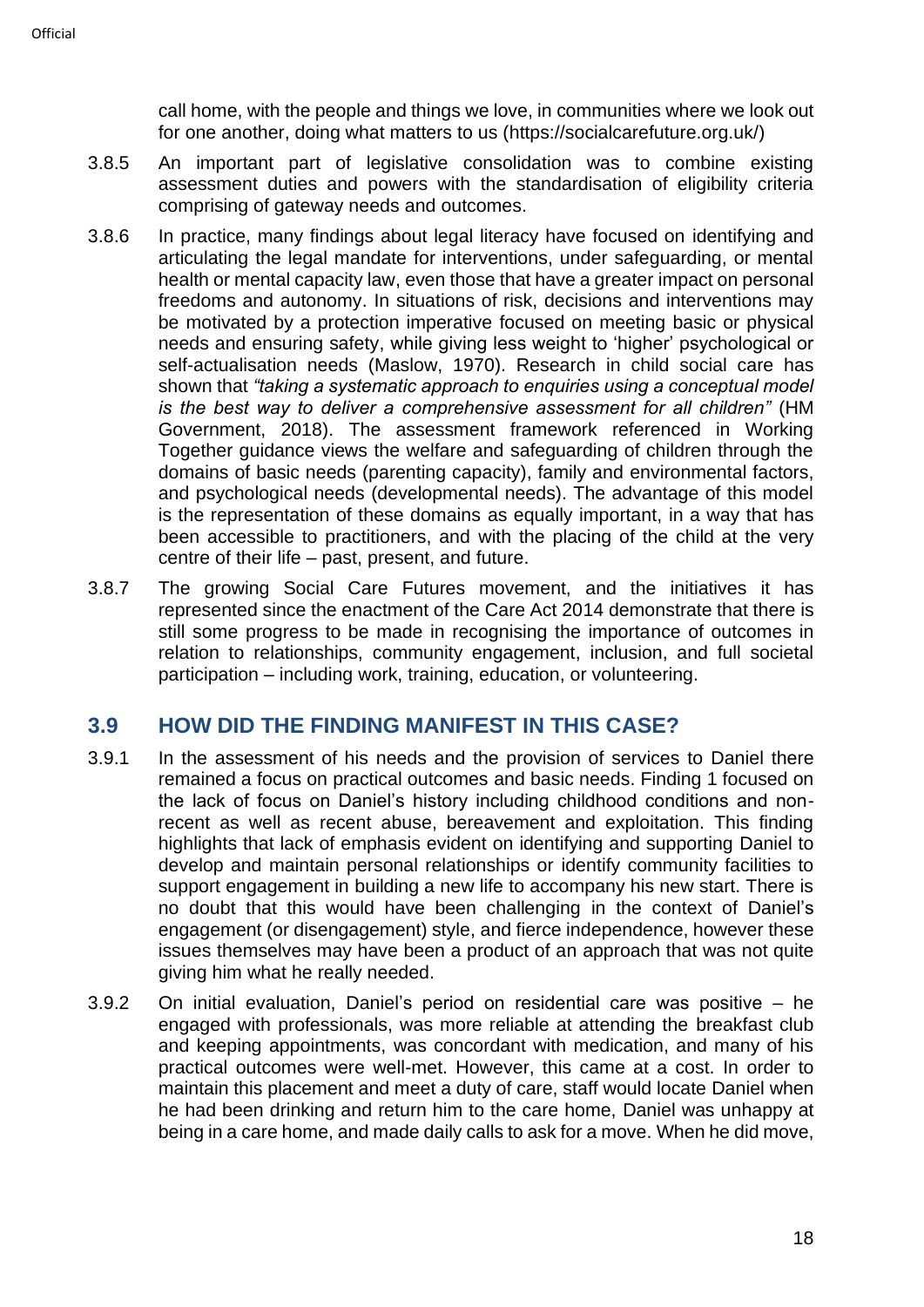it was to a project for people with a learning disability – a cohort of peers that Daniel did not identify with as he was not viewed as a person with a learning disability.

3.9.3 These interventions and services would have met practical needs, basic needs, duty of care, and a protection imperative – Daniel was safe – but they failed to support him to engage or participate in a community he could connect with, nor (notwithstanding his close relationship with his father) develop or maintain a wider network of family and personal relationships.

#### **3.10 HOW DO WE KNOW IT'S UNDERLYING AND NOT A ONE-OFF?**

- 3.10.1 Discussions during the review process of family and activities related to this case, suggested an embedded approach. Family and personal relationships tended to be through the lens of risk – viewed as either protective (family) or risky (previous 'undesirable' friends, or people who had been exploitative), rather than as the fundamental building blocks of a fulfilling life.
- 3.10.2 Interventions and activities offered through the placement were viewed as "organised" by Daniel and rejected. There was apparently little exploration of Daniel's likes, or ambitions, or of where he may feel a better fit. Other social opportunities were linked to Daniel's alcohol use, such as the breakfast club, another place where Daniel felt he did not fit in.
- 3.10.3 Discussion about this finding more widely tended to anchor in issues of information sharing and consent about engaging with family members, rather than linking to questions of Daniel's inclusion and connectedness in the wider community.

#### **3.11 HOW WIDESPREAD AND PREVALENT IS THIS A SYSTEMS FINDING?**

- 3.11.1 The development and creation of such initiatives as Social Care Futures, Triangle of Care, and others highlights the national prevalence of this issue and the need for to reframe the narrative about social care to an emphasis on people of equal worth leading lives of value that they choose to lead as part of a reciprocal web of community-based support.
- 3.11.2 Input from the review team highlighted that in some areas of provision, there is more focus on enabling people who draw on services to have a good life. For example, in Shared Lives arrangements there is a requirement that the Support Plan includes access into community services and how that goal is going to be put into practice.